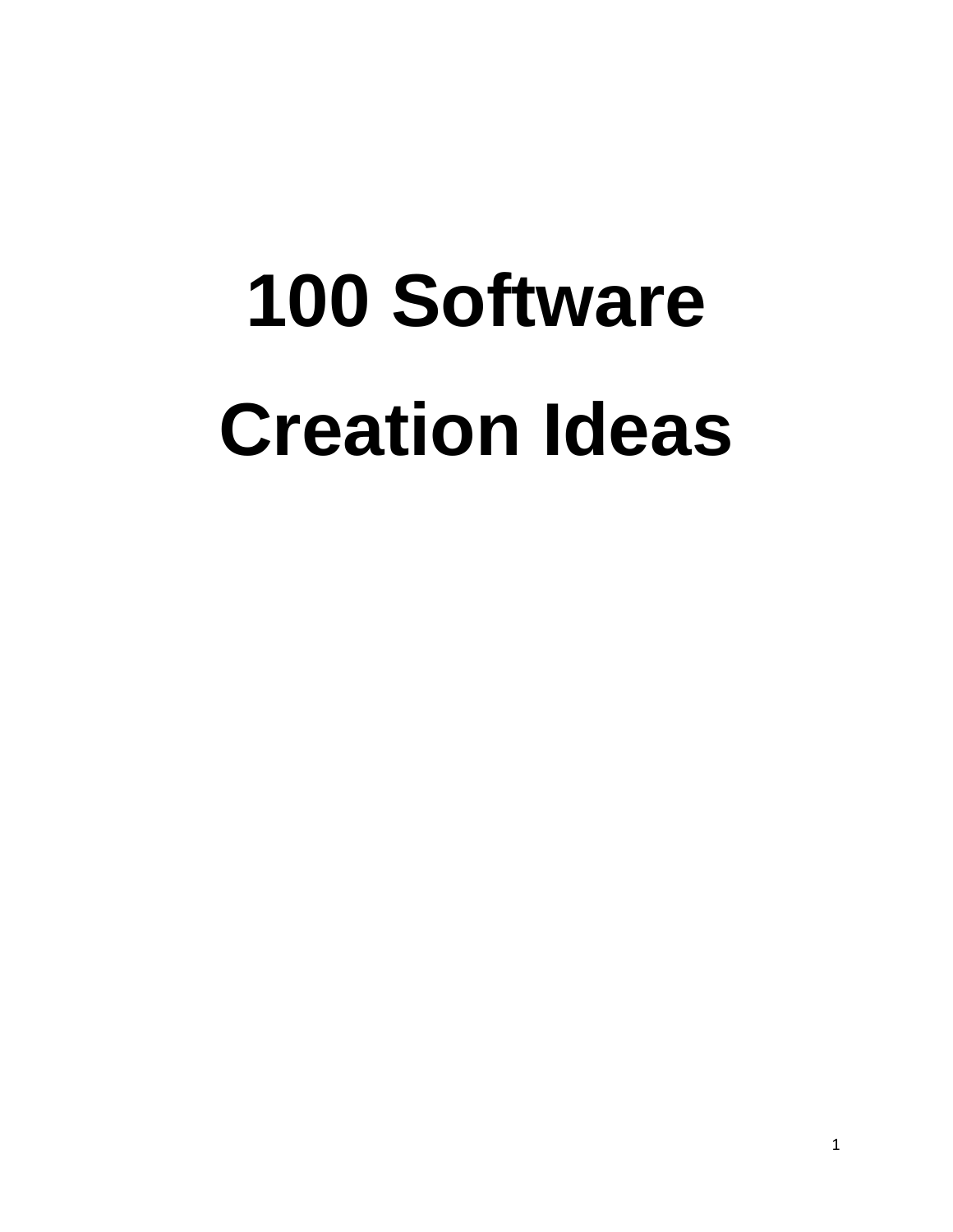All rights reserved. Reproduction and distribution are forbidden. No part of this publication shall be reproduced, stored in a retrieval system, or transmitted by any other means, electronic, mechanical, photocopying, recording, or otherwise, without written permission from the publisher.

This publication is designed to provide accurate and authoritative information with regard to the subject matter covered. It is sold with the understanding that the author and the publisher are not engaged in rendering legal, intellectual property, accounting or other professional advice. If legal advice or other professional assistance is required, the services of a competent professional should be sought.

The author and and distributor individually or corporately, do not accept any responsibility for any liabilities resulting from the actions of any parties involved.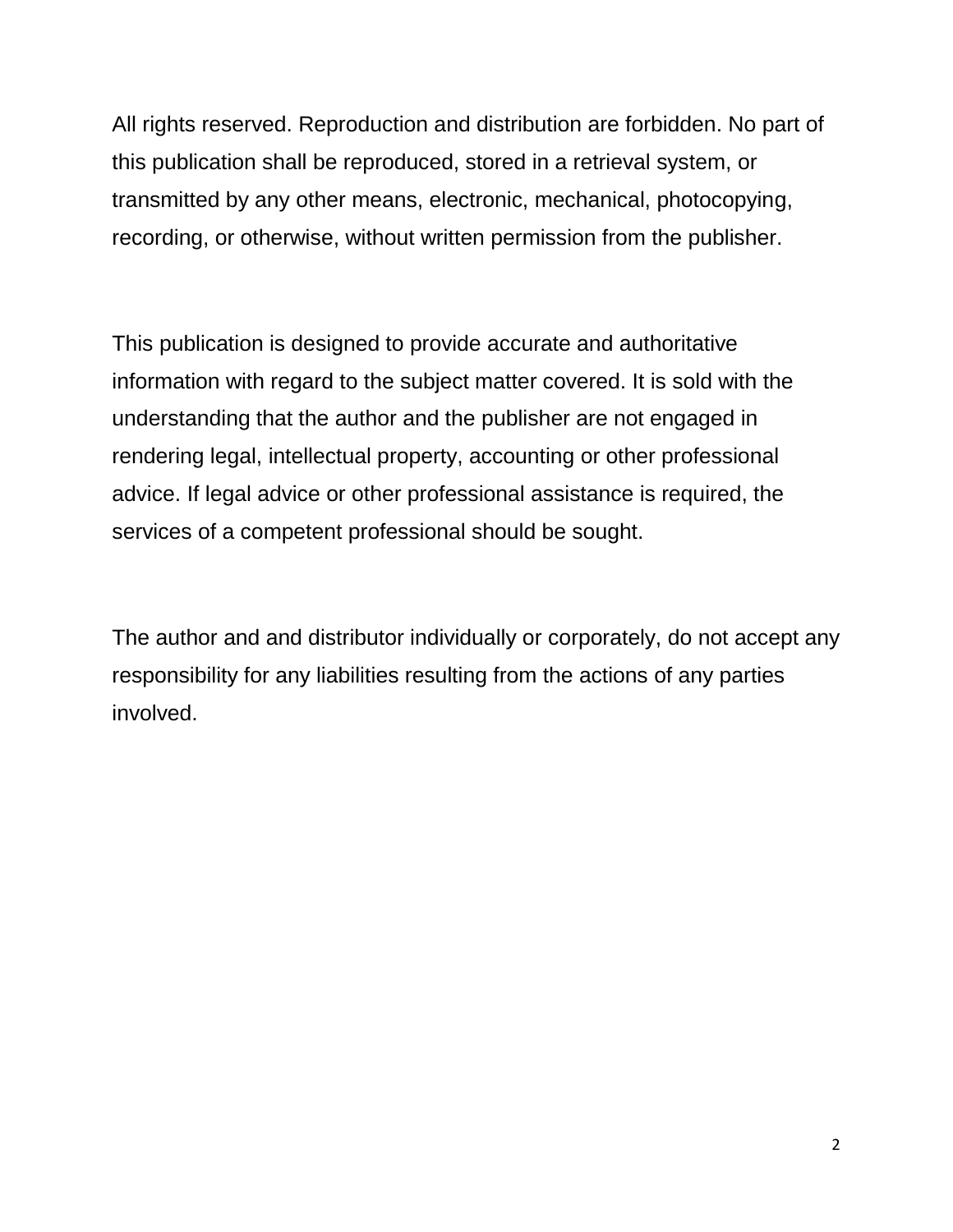## **Introduction**

This ebook will give you 100 software creation ideas. You'll get tons of ideas for computer software, mobile/social networking apps, web site scripts and blog plug ins. You can use these ideas to create new ones to sell or to buy or use in your current business. These types of software can increase your profits, expand product line, increase your free time, lower your expenses, accelerate your traffic, etc.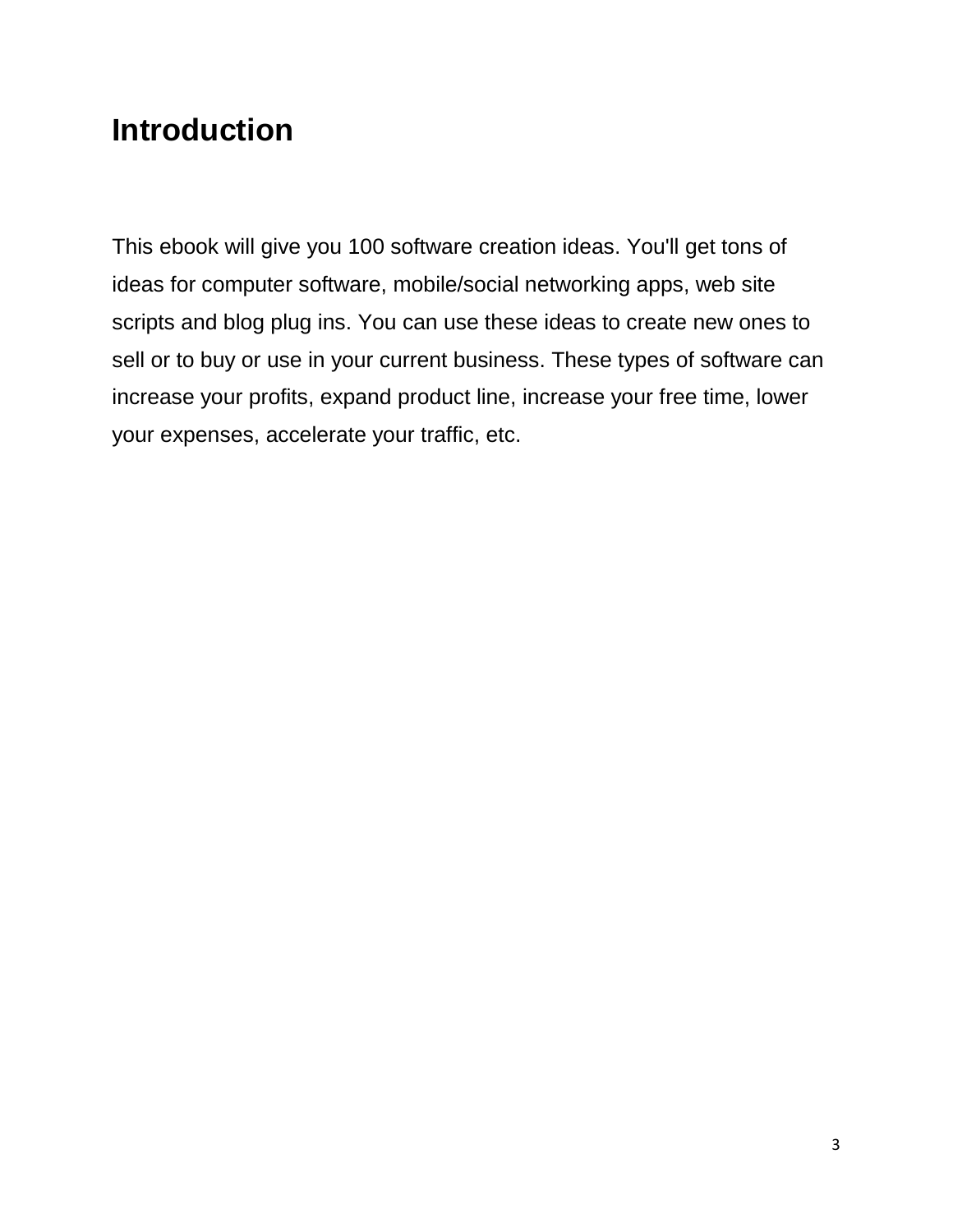1) You could create and/or use spreadsheets software, dental/vision applications and/or contact form blog/web site plug ins/scripts. They can improve your sales.

2) You might make and/or operate presentation software, diet/nutrition applications and/or se optimization blog/web site plug ins/scripts. They may better your assets.

3) You can generate and/or apply game software, education/college applications and/or site map blog/web site plug ins/scripts. They might shape up your productivity.

4) You may produce and/or buy programming software, science applications and/or photo galley blog/web site plug ins/scripts. They could upgrade your deposits.

5) You could program and/or download shareware software, energy applications and/or slide show blog/web site plug ins/scripts. They can enhance your business.

6) You might design and/or invest in freeware software, entertainment applications and/or widget blog/web site plug ins/scripts. They may accelerate your knowledge.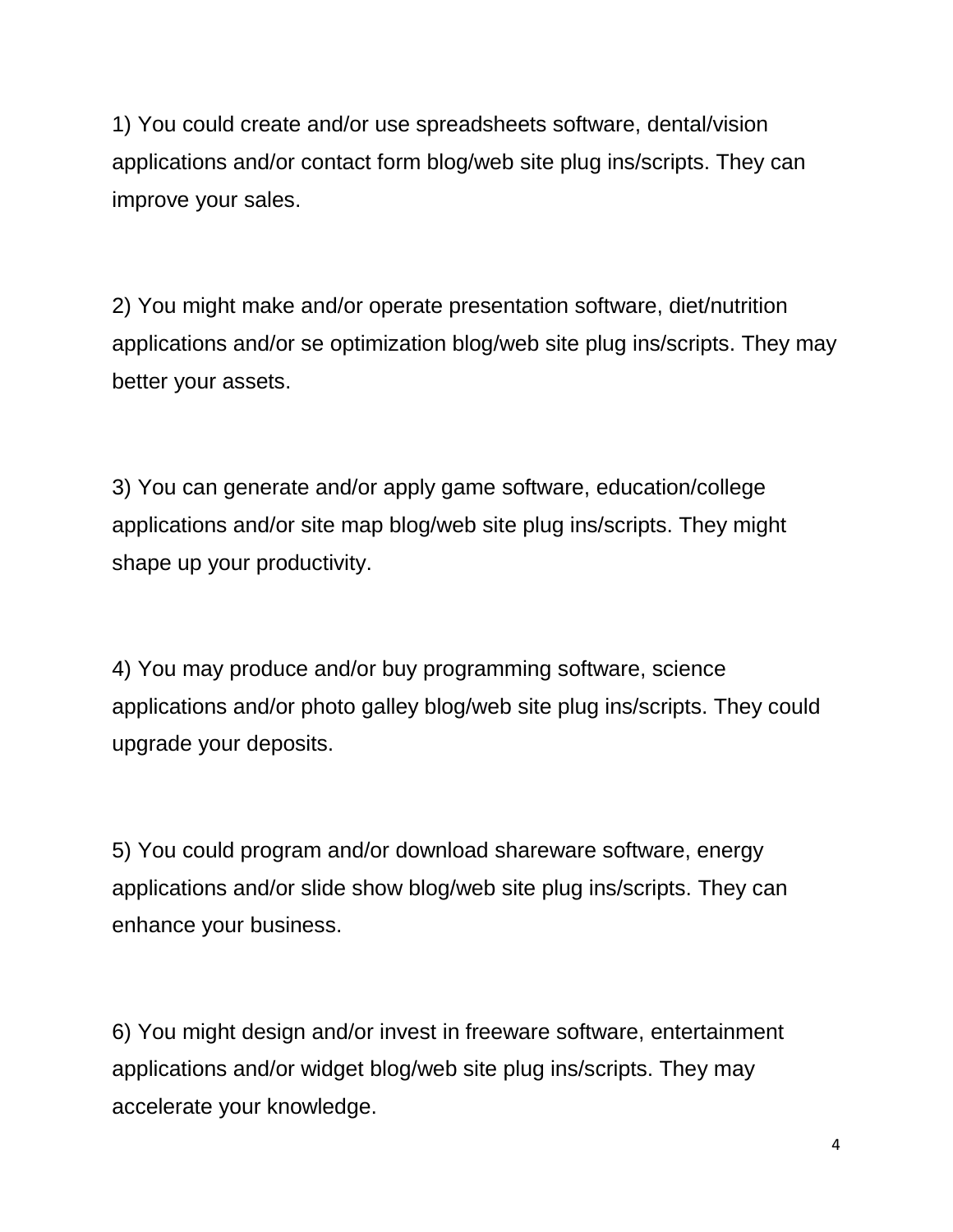7) You can construct and/or exploit storage/backup software, environment applications and/or stats blog/web site plug ins/scripts. They might add to your riches.

8) You may assemble and/or take advantage of data defragmenter software, exotic/adult applications and/or social networking blog/web site plug ins/scripts. They could attract your dreams.

9) You could compose and/or purchase data compression software, fashion applications and/or twitter blog/web site plug ins/scripts. They can rejuvenate your cash flow.

10) You might invent and/or benefit from tax software, dad/mom applications and/or facebook blog/web site plug ins/scripts. They may bolster your income.

11) You can establish and/or run accounting software, fiction applications and/or anti spam blog/web site plug ins/scripts. They might create your product quality.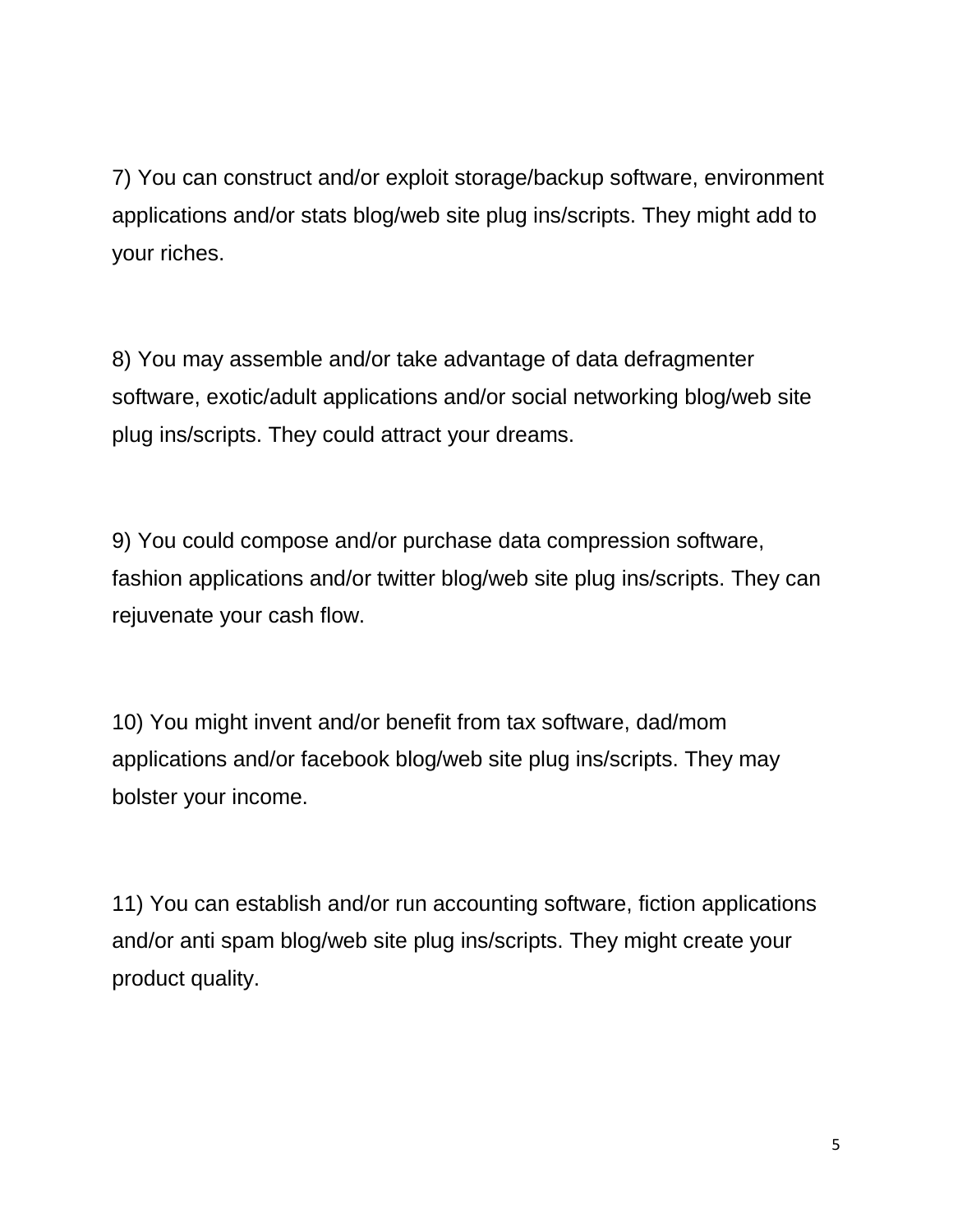12) You may organize and/or upload bookkeeping software, family applications and/or social media sharing blog/web site plug ins/scripts. They could boost your qualification.

13) You could originate and/or order page optimization software, electronics/technology applications and/or profile blog/web site plug ins/scripts. They can build up your company.

14) You might set up and/or capitalize from DVD burning software, frugal/save money applications and/or ad tracking blog/web site plug ins/scripts. They may grow your free time.

15) You can erect and/or utilize cd burning software, gambling/lottery applications and/or loyalty program blog/web site plug ins/scripts. They might enlarge your wealth.

16) You may formulate and/or employ audio editing software, games applications and/or podcast blog/web site plug ins/scripts. They could enrich your balance.

17) You could plan and/or add video editing software, garden applications and/or site cloning blog/web site plug ins/scripts. They can ensure your goals.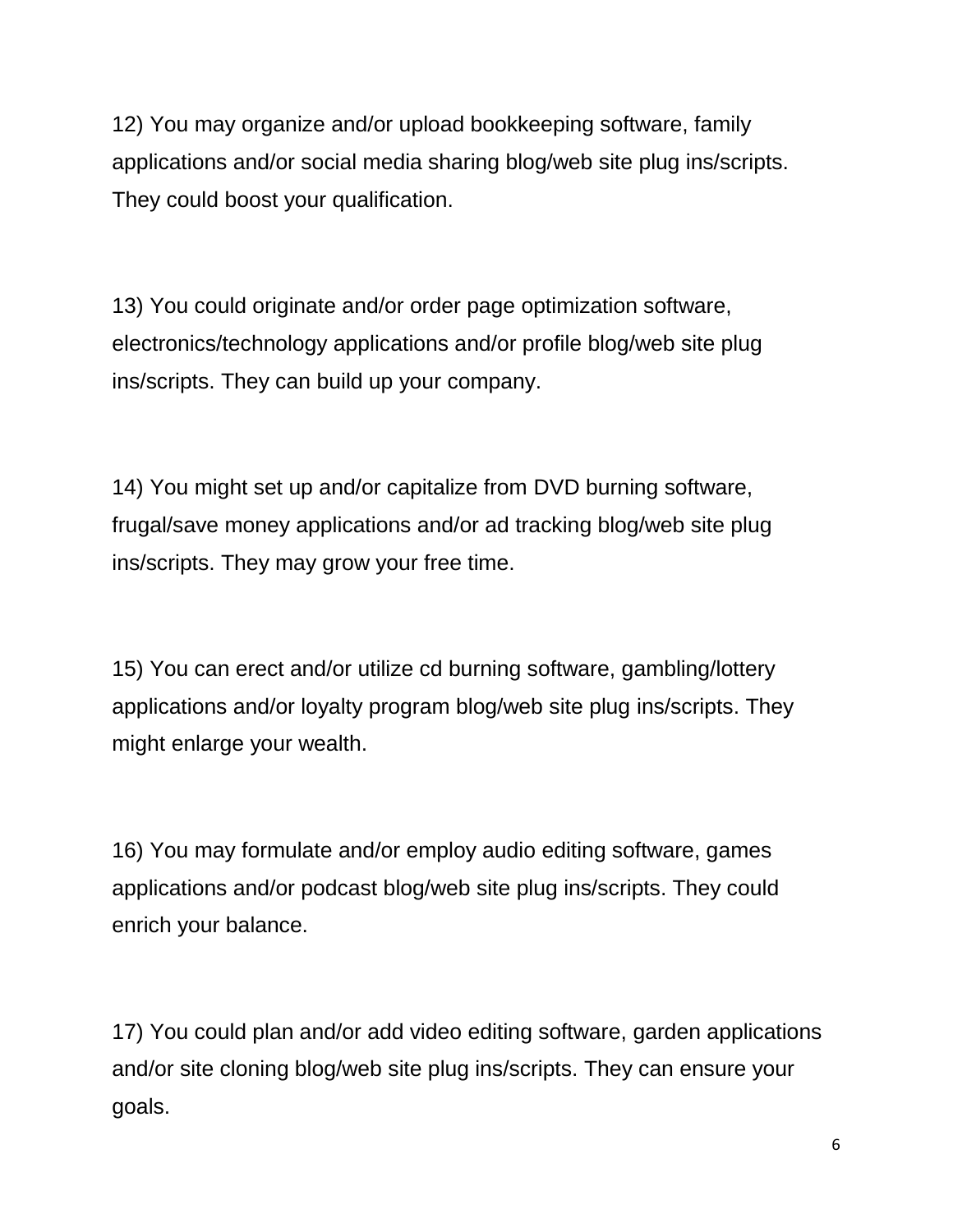18) You might develop and/or play with video creating software, gifts applications and/or pay per click blog/web site plug ins/scripts. They may expand your preparations.

19) You can engineer and/or test audio creating software, government applications and/or template blog/web site plug ins/scripts. They might extend your believability.

20) You may prepare and/or experiment with word processing software, health applications and/or site theme blog/web site plug ins/scripts. They could fortify your traffic.

21) You could compile and/or embrace web site design software, hobbies applications and/or broke link checker blog/web site plug ins/scripts. They can fulfill your dreams.

22) You might create and/or acquire text to speech software, holidays applications and/or comment blog/web site plug ins/scripts. They may gain your desired results.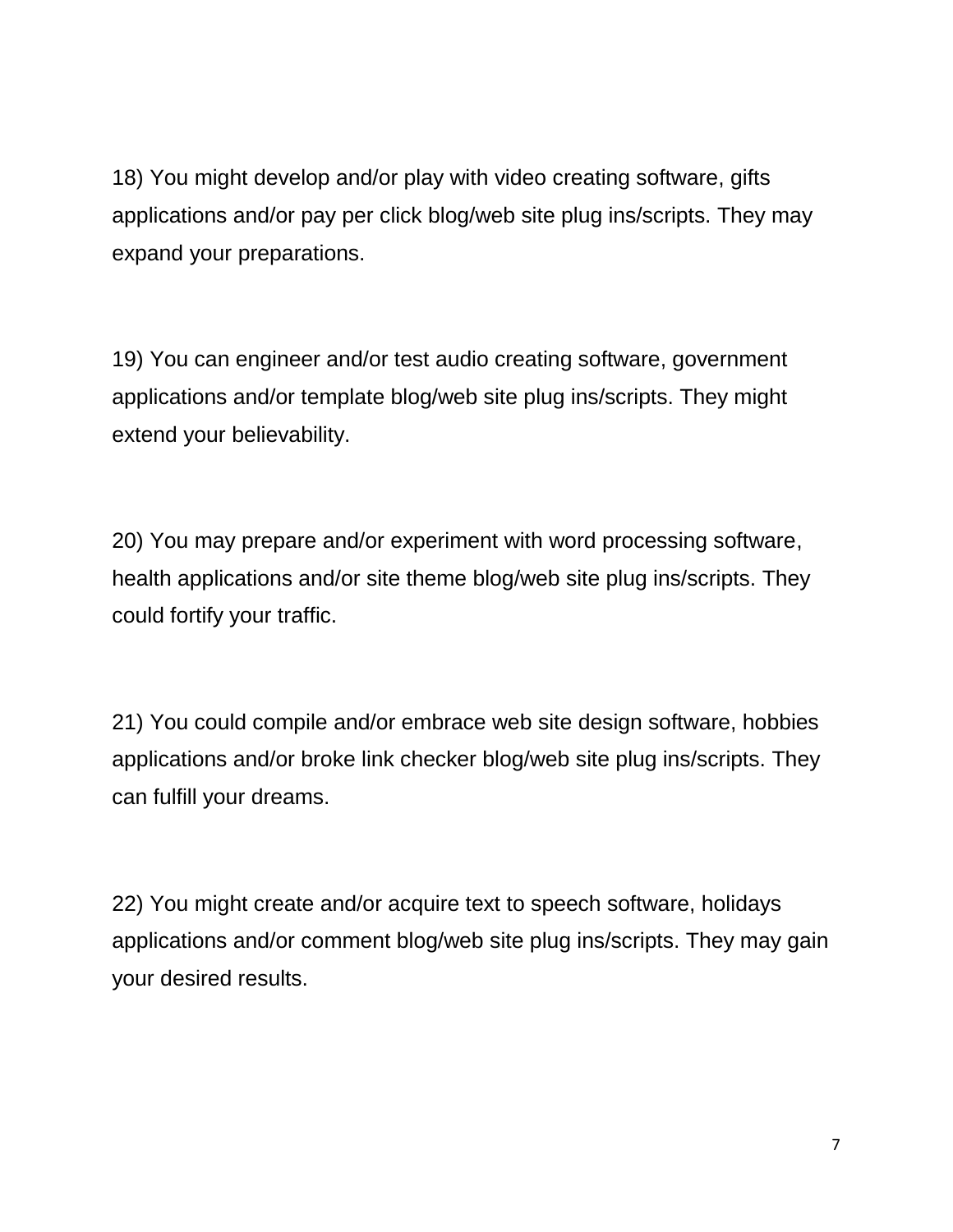23) You can make and/or access speech to text software, home remedies applications and/or posting blog/web site plug ins/scripts. They might generate your ambitions.

24) You may generate and/or grab management software, humor applications and/or social integration blog/web site plug ins/scripts. They could develop your confidence.

25) You could produce and/or gain help desk software, music/instruments applications and/or redirection blog/web site plug ins/scripts. They can heighten your mobility.

26) You might program and/or welcome inventory software, politics applications and/or membership site blog/web site plug ins/scripts. They may help your professionalism.

27) You can design and/or obtain investment software, radio/television applications and/or shopping cart blog/web site plug ins/scripts. They might increase your orders.

28) You may construct and/or secure marketing software, relationship applications and/or instant commissions blog/web site plug ins/scripts. They could influence your shoppers.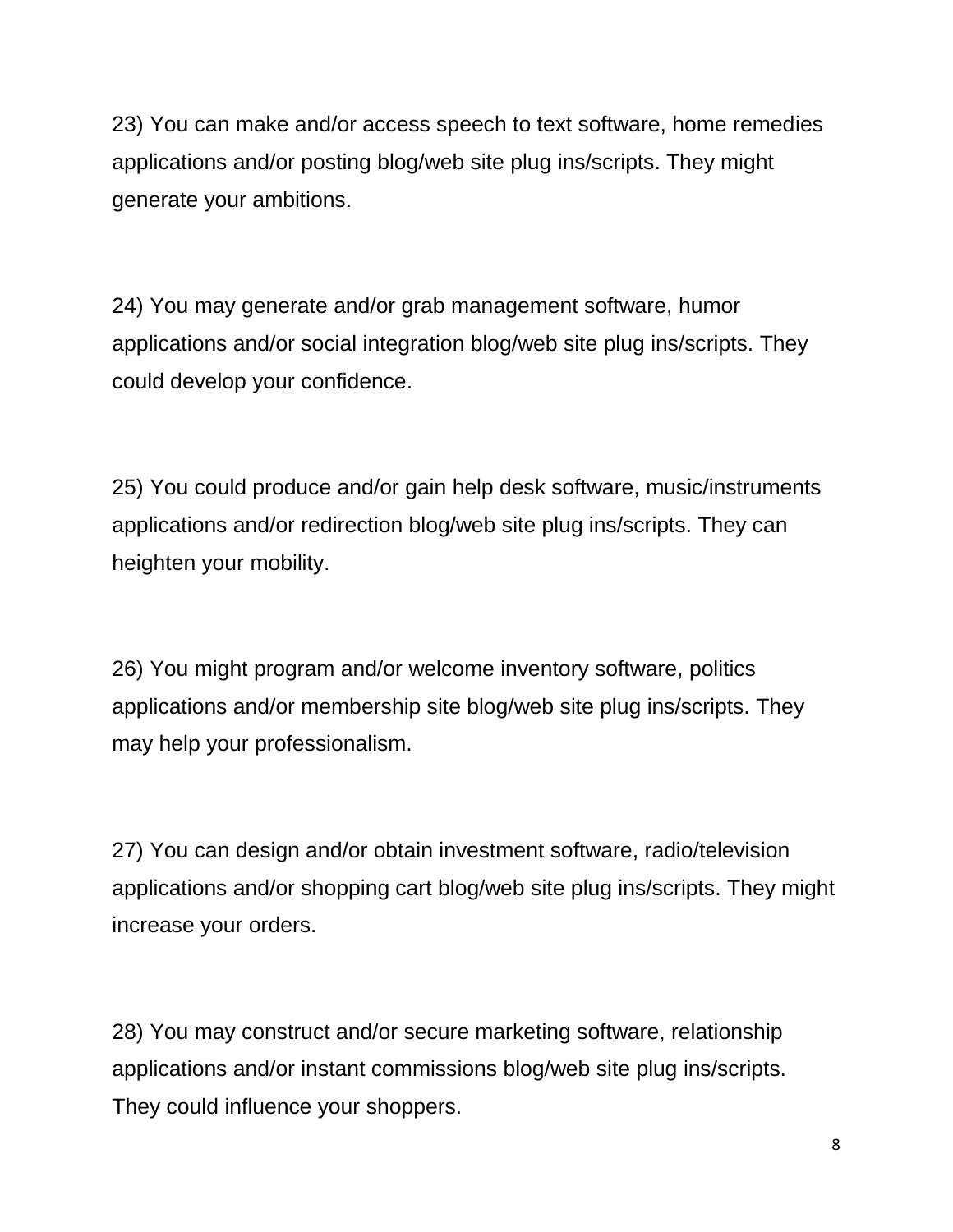29) You could assemble and/or use office suite software, safety/secure applications and/or affiliate program blog/web site plug ins/scripts. They can inspire your product design.

30) You might compose and/or operate chat software, marketing/advertising applications and/or click bank blog/web site plug ins/scripts. They may intensify your accuracy.

31) You can invent and/or apply instant messaging software, seniors applications and/or Amazon blog/web site plug ins/scripts. They might lengthen your funds.

32) You may establish and/or buy social networking software, sexuality applications and/or cost per action blog/web site plug ins/scripts. They could maintain your relaxation.

33) You could organize and/or download list building software, shopping applications and/or content syndication blog/web site plug ins/scripts. They can make your secure.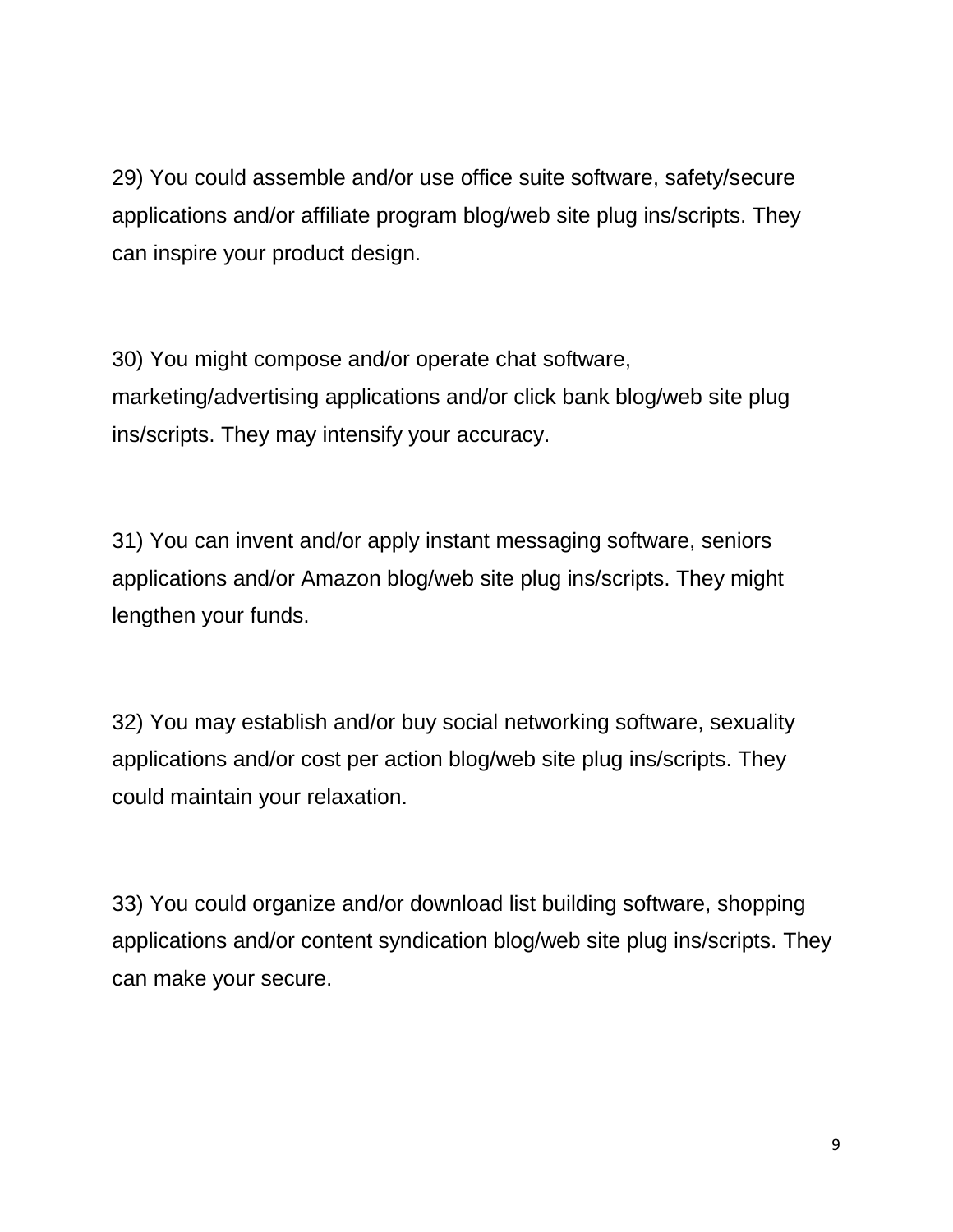34) You might originate and/or invest in fax software, singles applications and/or video blog/web site plug ins/scripts. They may manage your finances.

35) You can set up and/or exploit web cam software, self help applications and/or audio blog/web site plug ins/scripts. They might maximize your product line.

36) You may erect and/or take advantage of screen savers software, social networking applications and/or language translation blog/web site plug ins/scripts. They could modify your resourcefulness.

37) You could formulate and/or purchase themes/wallpaper software, society/culture applications and/or sidebar blog/web site plug ins/scripts. They can multiply your business value.

38) You might plan and/or benefit from active X software, software applications and/or quotes blog/web site plug ins/scripts. They may obtain your wishes.

39) You can develop and/or run driver software, sports applications and/or rss feed blog/web site plug ins/scripts. They might preserve your credibility.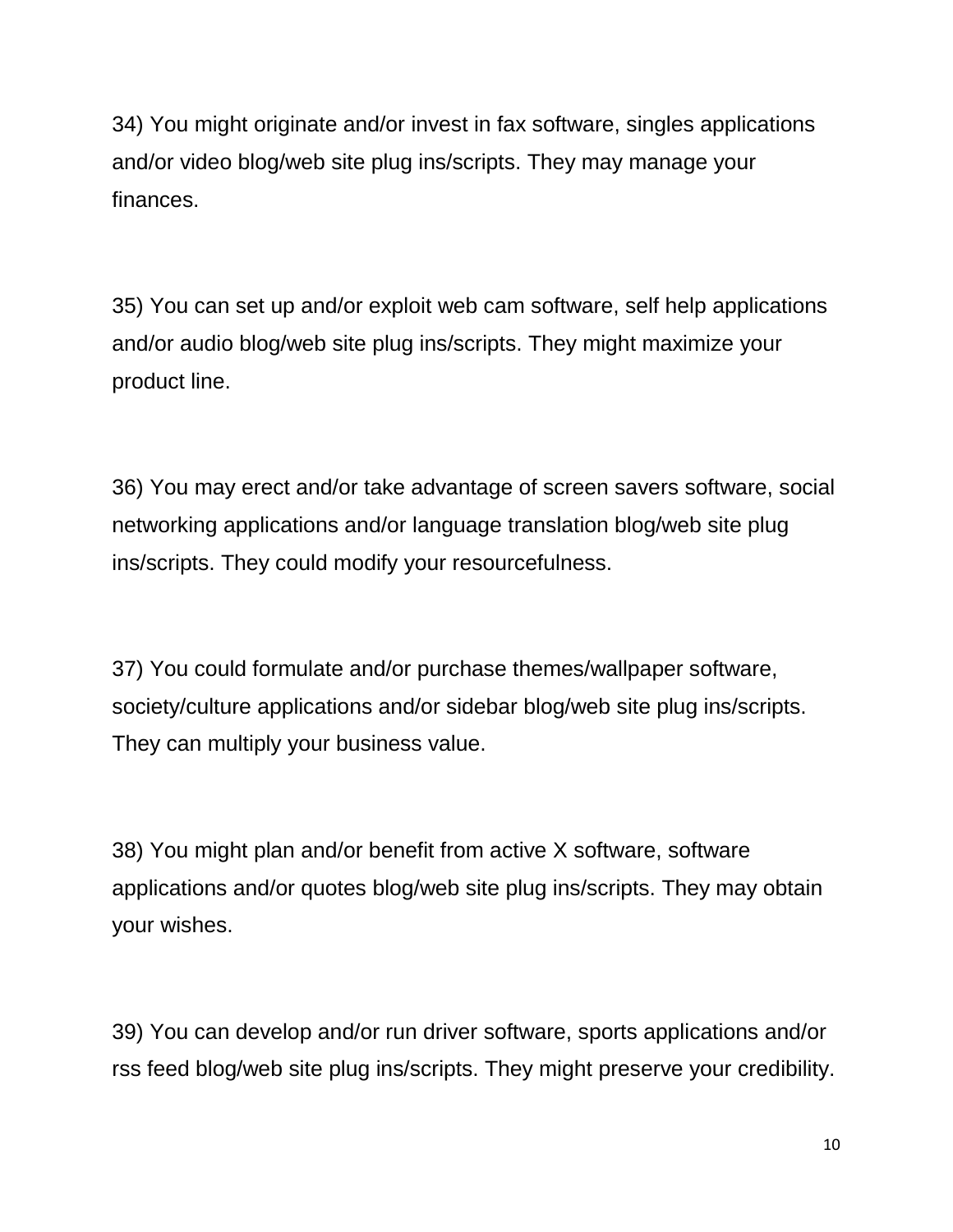40) You may engineer and/or upload ebook creation software, self help/improvement applications and/or forum blog/web site plug ins/scripts. They could prolong your returns .

41) You could prepare and/or order educational software, tattoos applications and/or chat room blog/web site plug ins/scripts. They can protect your thoroughness.

42) You might compile and/or capitalize from teaching software, taxes applications and/or profile page blog/web site plug ins/scripts. They may raise your success.

43) You can create and/or utilize screen capture software, lifestyle applications and/or about me page blog/web site plug ins/scripts. They might rectify your enthusiasm.

44) You may make and/or employ file reader/viewer software, teens applications and/or expressions blog/web site plug ins/scripts. They could refine your intelligence.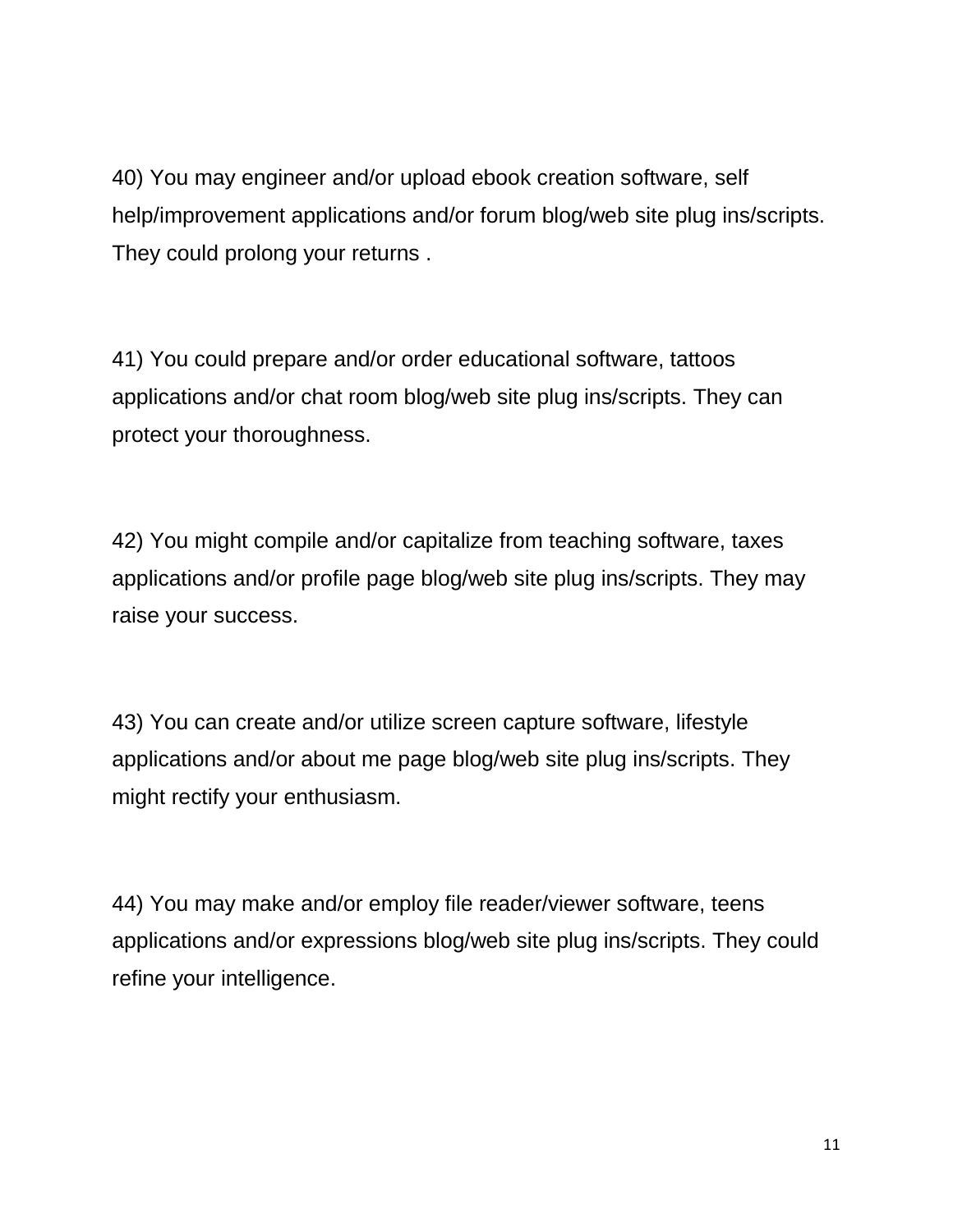45) You could generate and/or add graphic animation software, insurance/legal applications and/or tweeting/retweeting blog/web site plug ins/scripts. They can reinforce your conversions.

46) You might produce and/or play with ad blocker software, video games applications and/or site category blog/web site plug ins/scripts. They may seize your desired benefits.

47) You can program and/or test web browser software, travel/vacation applications and/or content protector blog/web site plug ins/scripts. They might revise your capital.

48) You may design and/or experiment with download manager software, war/military applications and/or content rating blog/web site plug ins/scripts. They could safeguard your revenue.

49) You could construct and/or embrace file sharing software, weather applications and/or embed video blog/web site plug ins/scripts. They can secure your positiveness.

50) You might assemble and/or acquire ftp software, self defense/weapons applications and/or cross post comments blog/web site plug ins/scripts. They may refine your product brand.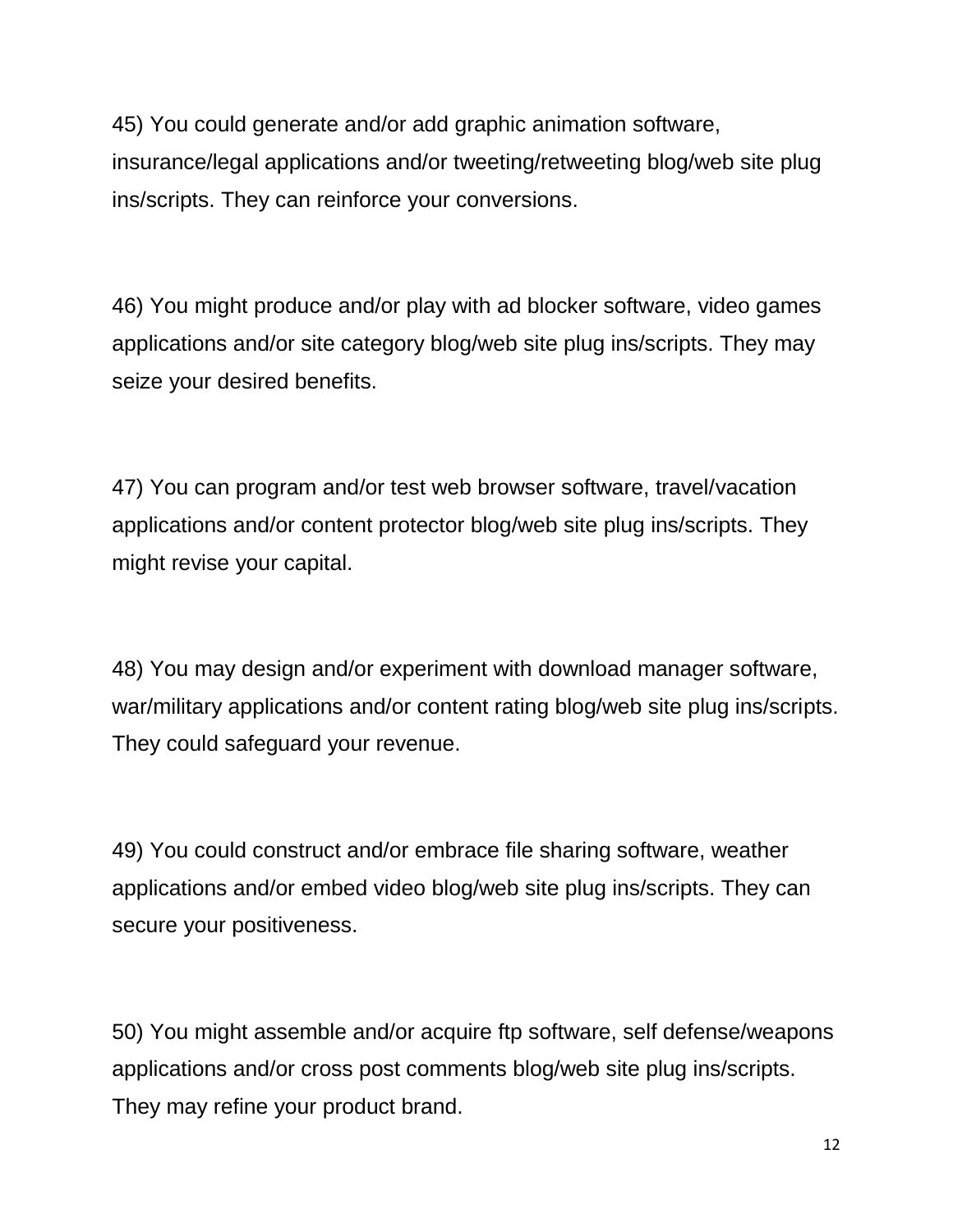51) You can compose and/or access spyware software, animals applications and/or audio player blog/web site plug ins/scripts. They might strengthen your earnings.

52) You may invent and/or grab anti-spam software, automobiles applications and/or thumbnail blog/web site plug ins/scripts. They could stretch your income streams.

53) You could establish and/or gain encryption software, babies applications and/or ad rotating blog/web site plug ins/scripts. They can transform your leadership.

54) You might organize and/or welcome password software, birthdays applications and/or content/imagine rotating blog/web site plug ins/scripts. They may upgrade your versatility.

55) You can originate and/or obtain web/email servers software, business applications and/or mobile site conversion blog/web site plug ins/scripts. They might amplify your credits.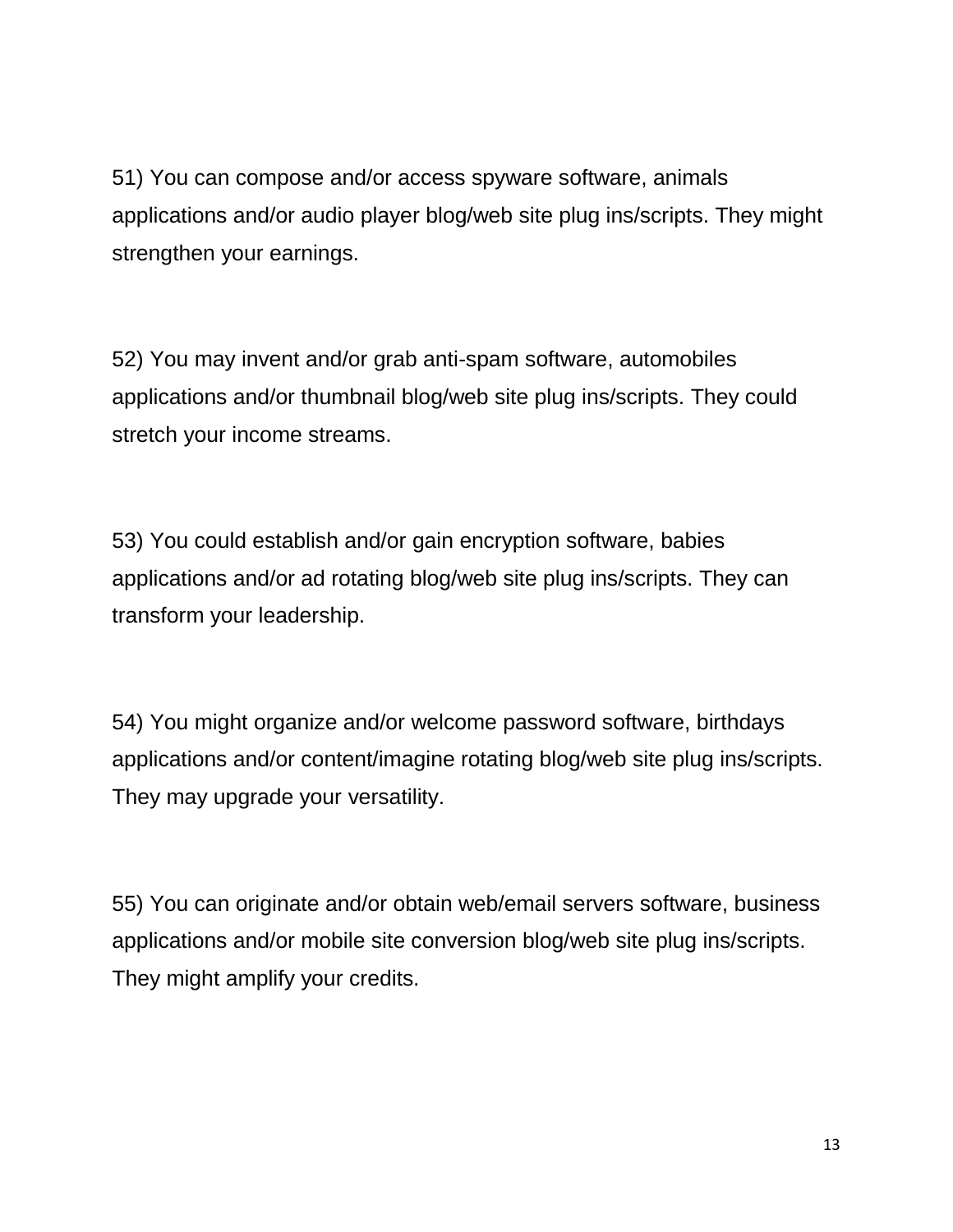56) You may set up and/or secure firewall software, candy/chocolate applications and/or contextual ads blog/web site plug ins/scripts. They could blow up your product packages.

57) You could erect and/or use task manager software, celebrities applications and/or pop ad blog/web site plug ins/scripts. They can boast your proceeds.

58) You might formulate and/or operate system maintenance software, crime applications and/or exit ads blog/web site plug ins/scripts. They may broaden your focus.

59) You can plan and/or apply printer software, child care applications and/or corner/footer ads blog/web site plug ins/scripts. They might bulk up your persistence.

60) You may develop and/or buy html software, children/kids applications and/or event calendar blog/web site plug ins/scripts. They could dilate your fortune.

61) You could engineer and/or download php software, cleaning applications and/or check lists blog/web site plug ins/scripts. They can inflate your skills.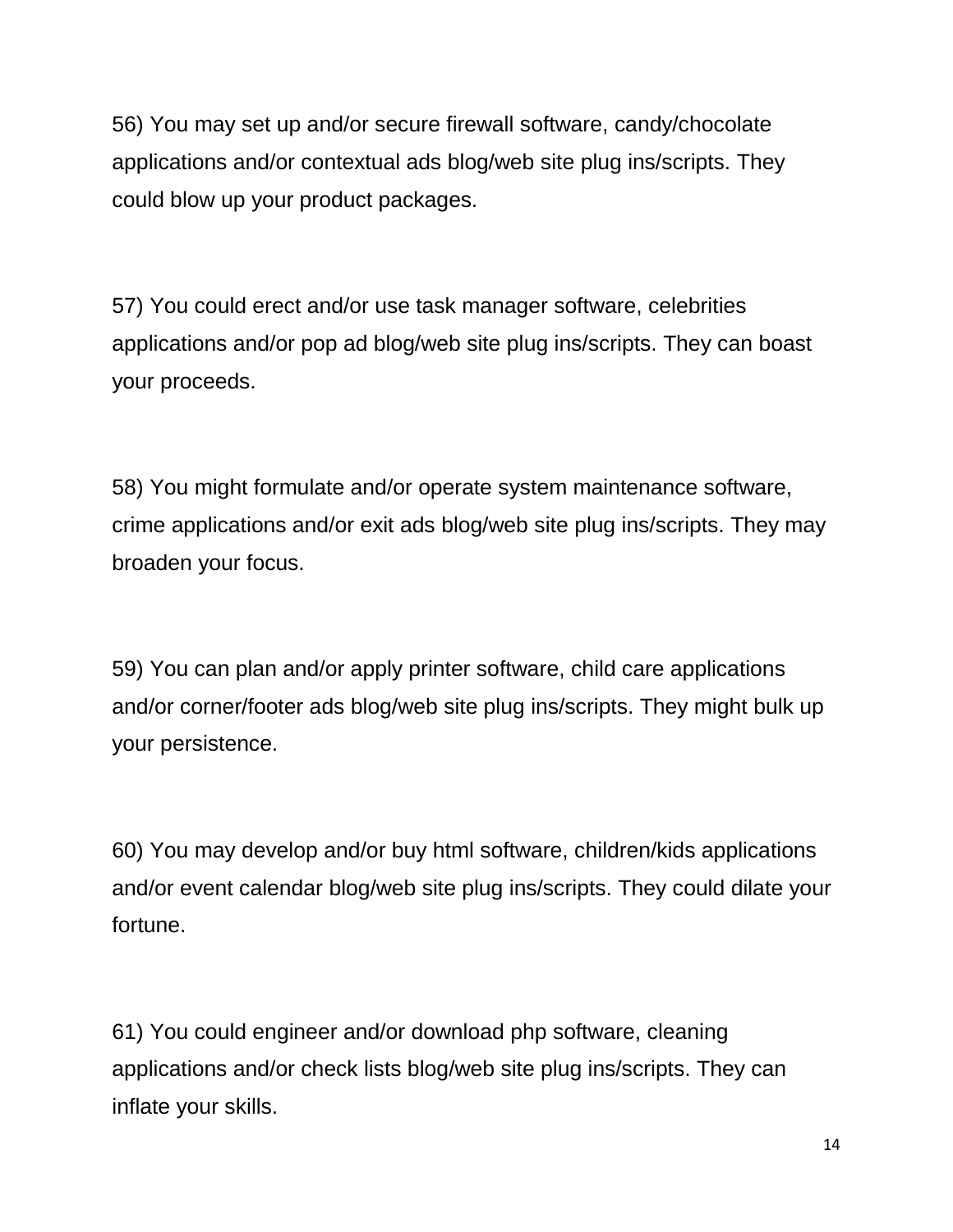62) You might prepare and/or invest in java software, climate applications and/or content importing blog/web site plug ins/scripts. They may swell your extra time.

63) You can compile and/or exploit scheduling software, community applications and/or avatar/virtual world blog/web site plug ins/scripts. They might widen your business feature.

64) You may create and/or take advantage of copywriting software, computer/Internet applications and/or analysts blog/web site plug ins/scripts. They could spread your inspiration.

65) You could make and/or purchase media player software, communications applications and/or download manager blog/web site plug ins/scripts. They can escalate your leads.

66) You might generate and/or benefit from image editing software, conspiracy theories applications and/or countdown counter blog/web site plug ins/scripts. They may skyrocket your determination.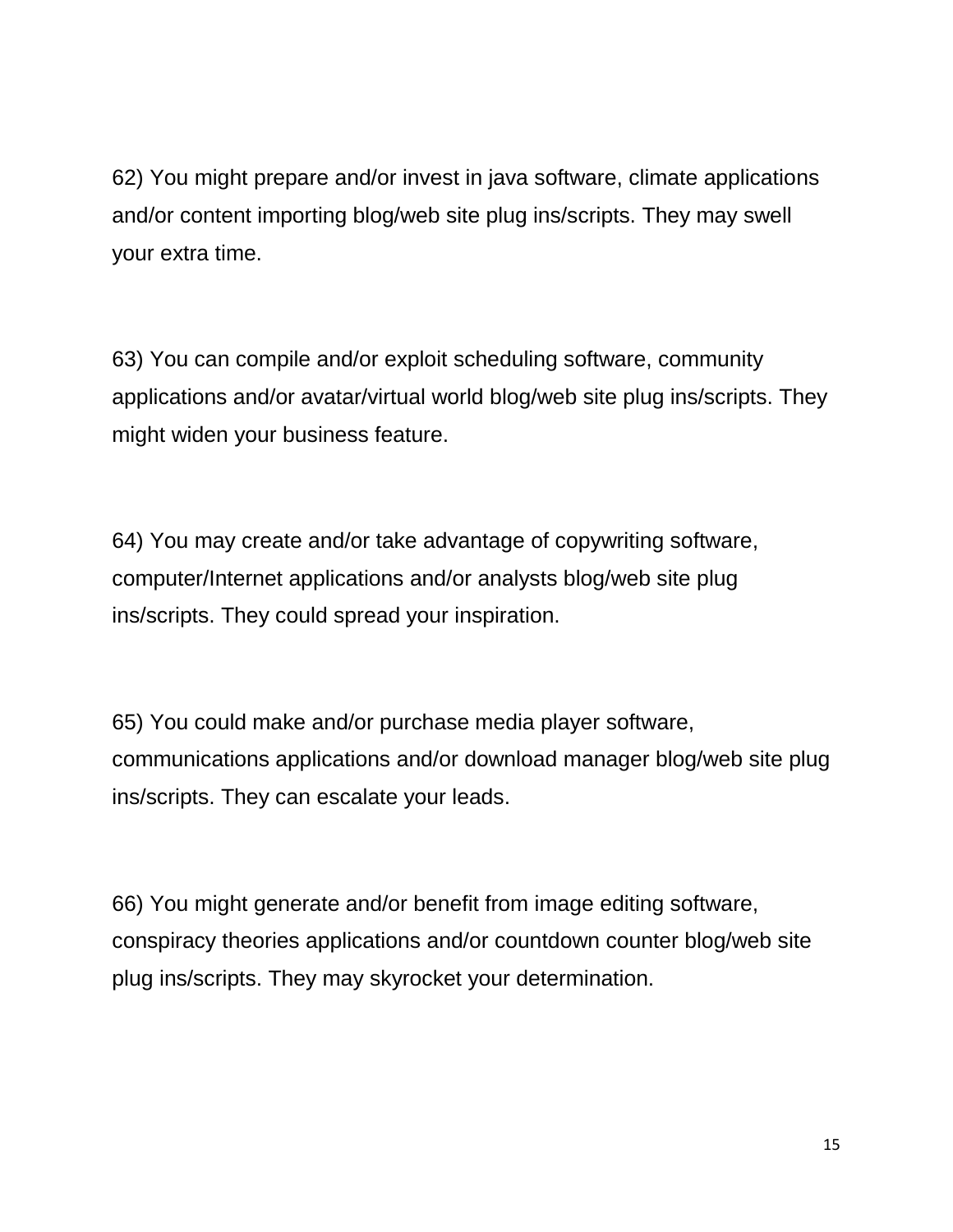67) You can produce and/or run reference software, construction applications and/or page view counter blog/web site plug ins/scripts. They might blossom your deposits.

68) You may program and/or upload informational software, countries/states applications and/or content view counter blog/web site plug ins/scripts. They could build up your hits.

69) You could design and/or order survey software, cooking/food applications and/or ticker blog/web site plug ins/scripts. They can sprout your business plans.

70) You might construct and/or capitalize from engineering software, poems applications and/or legal disclaimer blog/web site plug ins/scripts. They may erect your balance sheet.

71) You can assemble and/or utilize banking software, crafts applications and/or privacy policy blog/web site plug ins/scripts. They might amass your bottom line.

72) You may compose and/or employ traffic software, credit card applications and/or pic slide show blog/web site plug ins/scripts. They could manufacture your time management.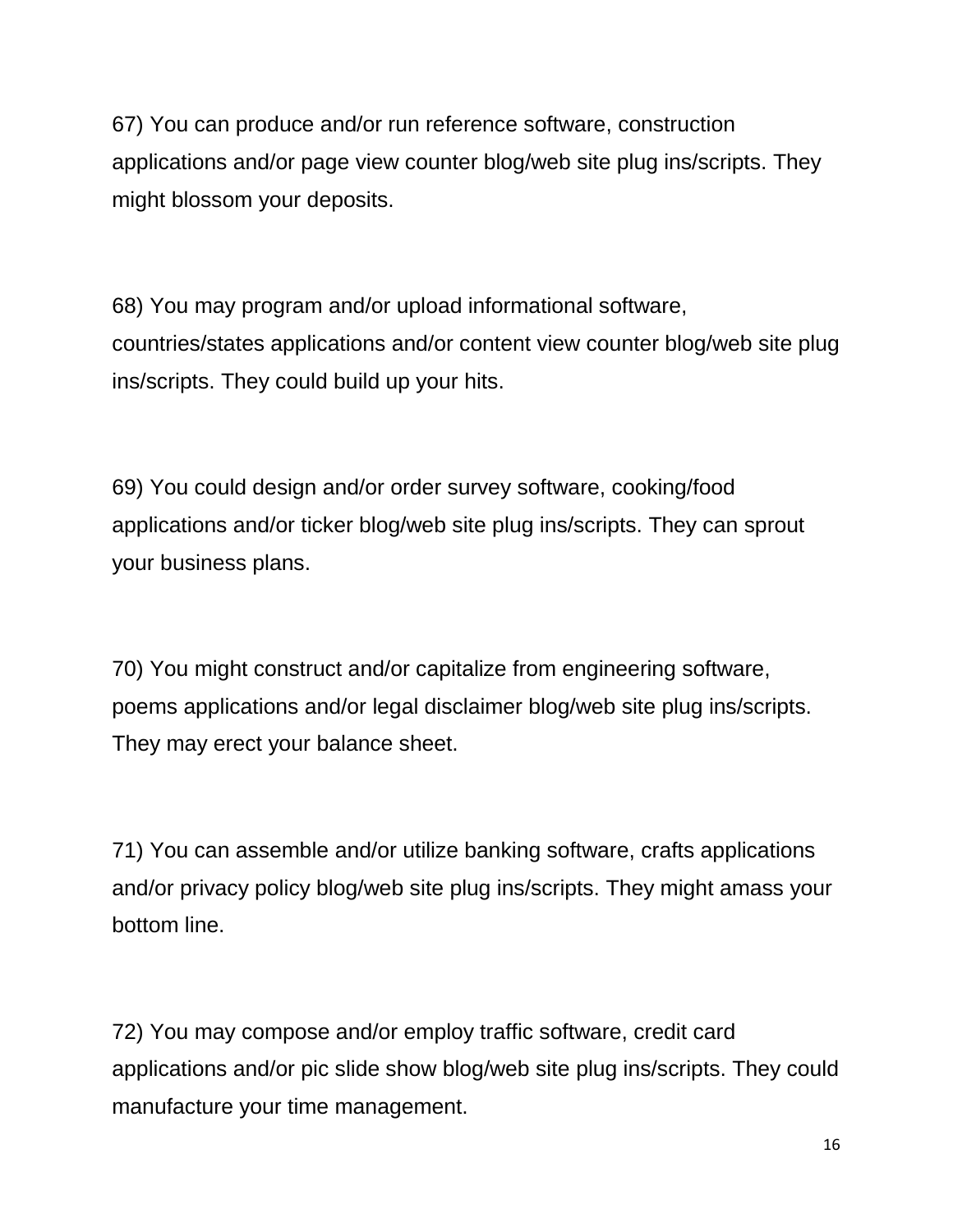73) You could invent and/or add back link software, legal applications and/or bookmark/favorites blog/web site plug ins/scripts. They can springboard your visitors.

74) You might establish and/or play with squeeze page software, dating/singles applications and/or ad manager blog/web site plug ins/scripts. They may catapult your multitasking.

75) You can organize and/or test forum software, decorating applications and/or keyword ads blog/web site plug ins/scripts. They might propel your prospects.

76) You may originate and/or experiment with chat room software, inventions applications and/or users online counter blog/web site plug ins/scripts. They could advance your freedom.

77) You could set up and/or embrace automation software, investing applications and/or e-mail notification blog/web site plug ins/scripts. They can carry on your stamina.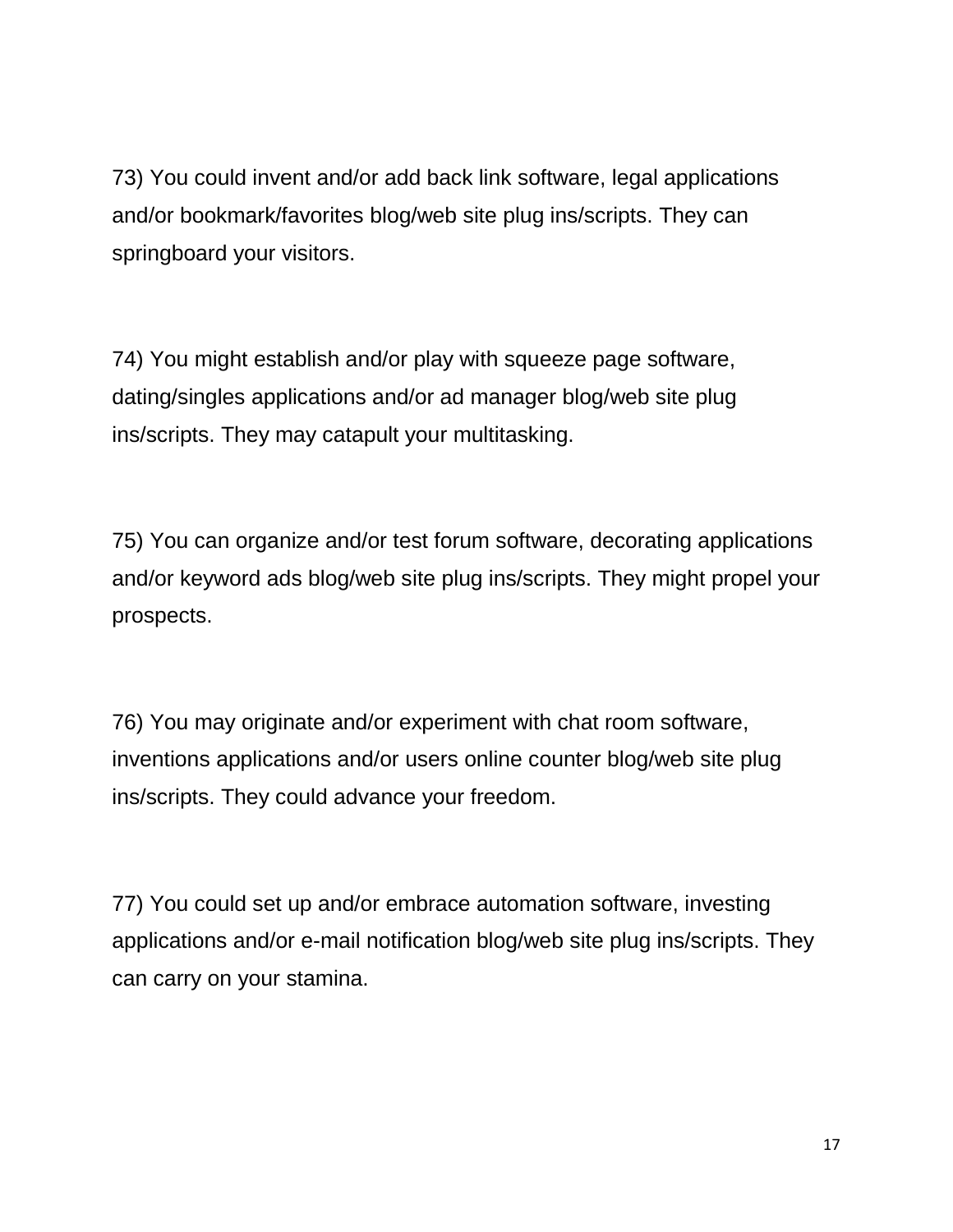78) You might erect and/or acquire email software, jewelry applications and/or e-zine newsletter blog/web site plug ins/scripts. They may pull in your buyers.

79) You can formulate and/or access ftp software, language applications and/or optimization blog/web site plug ins/scripts. They might surge your happiness.

80) You may plan and/or grab database software, landscaping applications and/or monetization blog/web site plug ins/scripts. They could hike up your investments.

81) You could develop and/or gain simulation software, career/jobs applications and/or anti-virus blog/web site plug ins/scripts. They can fill up your opt-ins.

82) You might engineer and/or welcome problem solving software, make up applications and/or blog search blog/web site plug ins/scripts. They may gather your treasure.

83) You can prepare and/or obtain decision making software, manufacturing applications and/or content sharing blog/web site plug ins/scripts. They might magnify your automation.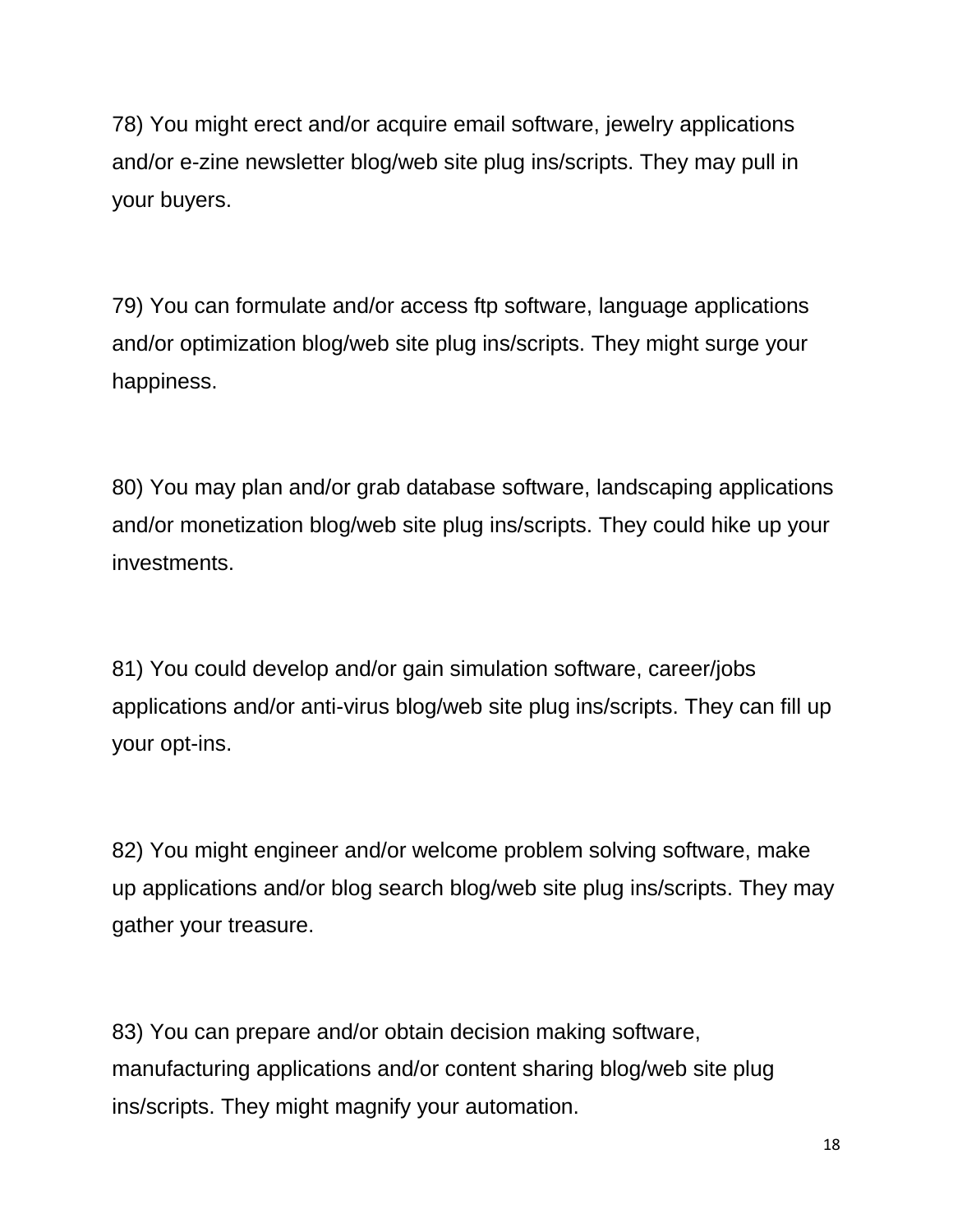84) You may compile and/or secure blog software, occupation applications and/or fb like button blog/web site plug ins/scripts. They could deepen your pocket book.

85) You could create and/or use auto responder software, men/woman applications and/or autoblogging blog/web site plug ins/scripts. They can shoot up your extra energy.

86) You might make and/or operate order processing software, real estate applications and/or contest blog/web site plug ins/scripts. They may flood your financial numbers.

87) You can generate and/or apply organizational software, movies applications and/or follow me blog/web site plug ins/scripts. They might heighten your manageability.

88) You may produce and/or buy subliminal software, religion applications and/or fb friend blog/web site plug ins/scripts. They could help your subscribers.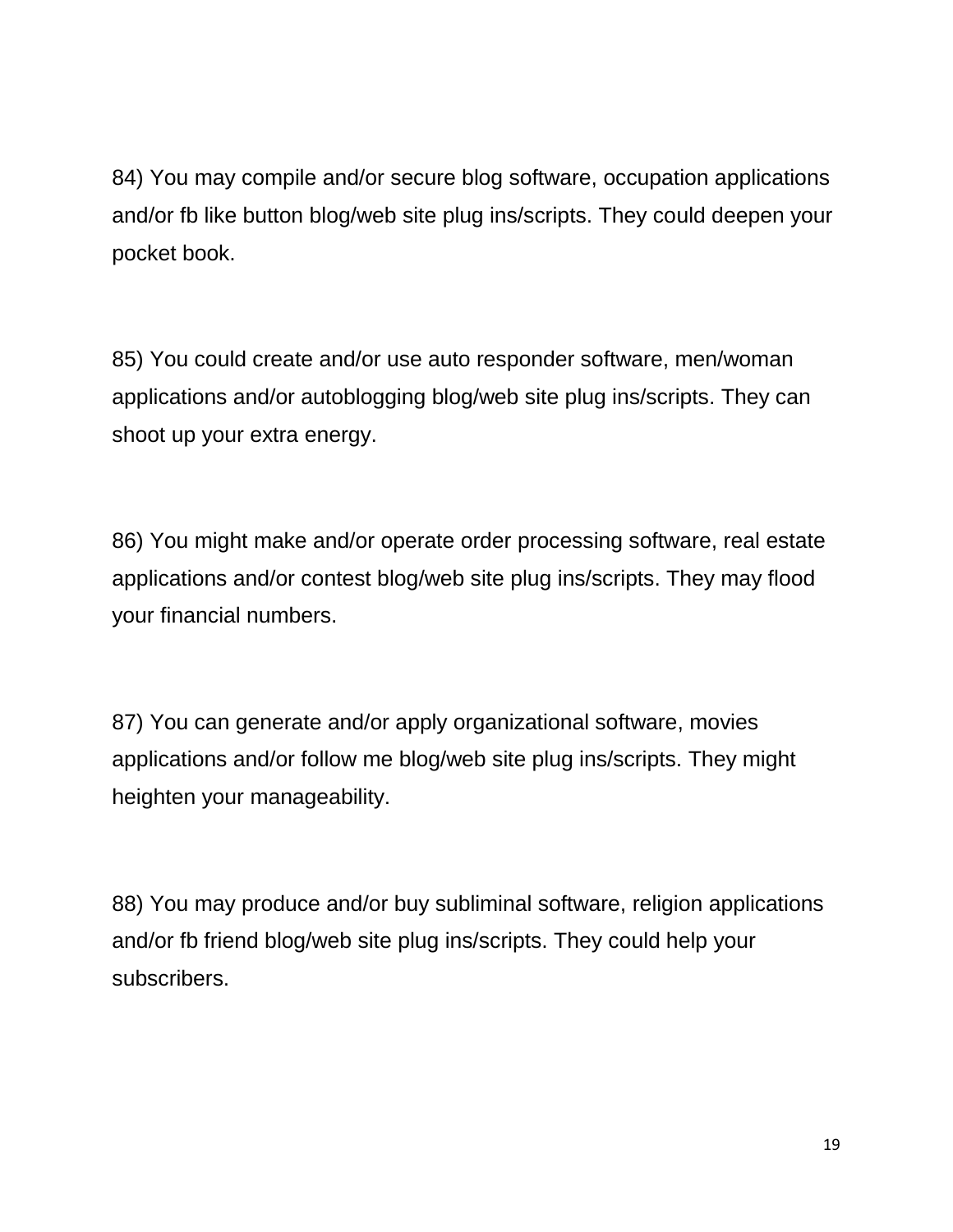89) You could program and/or download reminder software, marriage/weddings applications and/or social bookmarking blog/web site plug ins/scripts. They can increase your optimism.

90) You might design and/or invest in opt-in form software, nature applications and/or printable page blog/web site plug ins/scripts. They may improve your objectives.

91) You can construct and/or exploit virtual 3D world software, neighborhood applications and/or content directory blog/web site plug ins/scripts. They might better your authority.

92) You may assemble and/or take advantage of role playing game software, night life applications and/or send to a friend blog/web site plug ins/scripts. They could shape up your purse.

93) You could compose and/or purchase advertising software, non profit applications and/or graphic page header blog/web site plug ins/scripts. They can upgrade your profits.

94) You might invent and/or benefit from template software, exercise/fitness applications and/or hit counter blog/web site plug ins/scripts. They may enhance your perfection.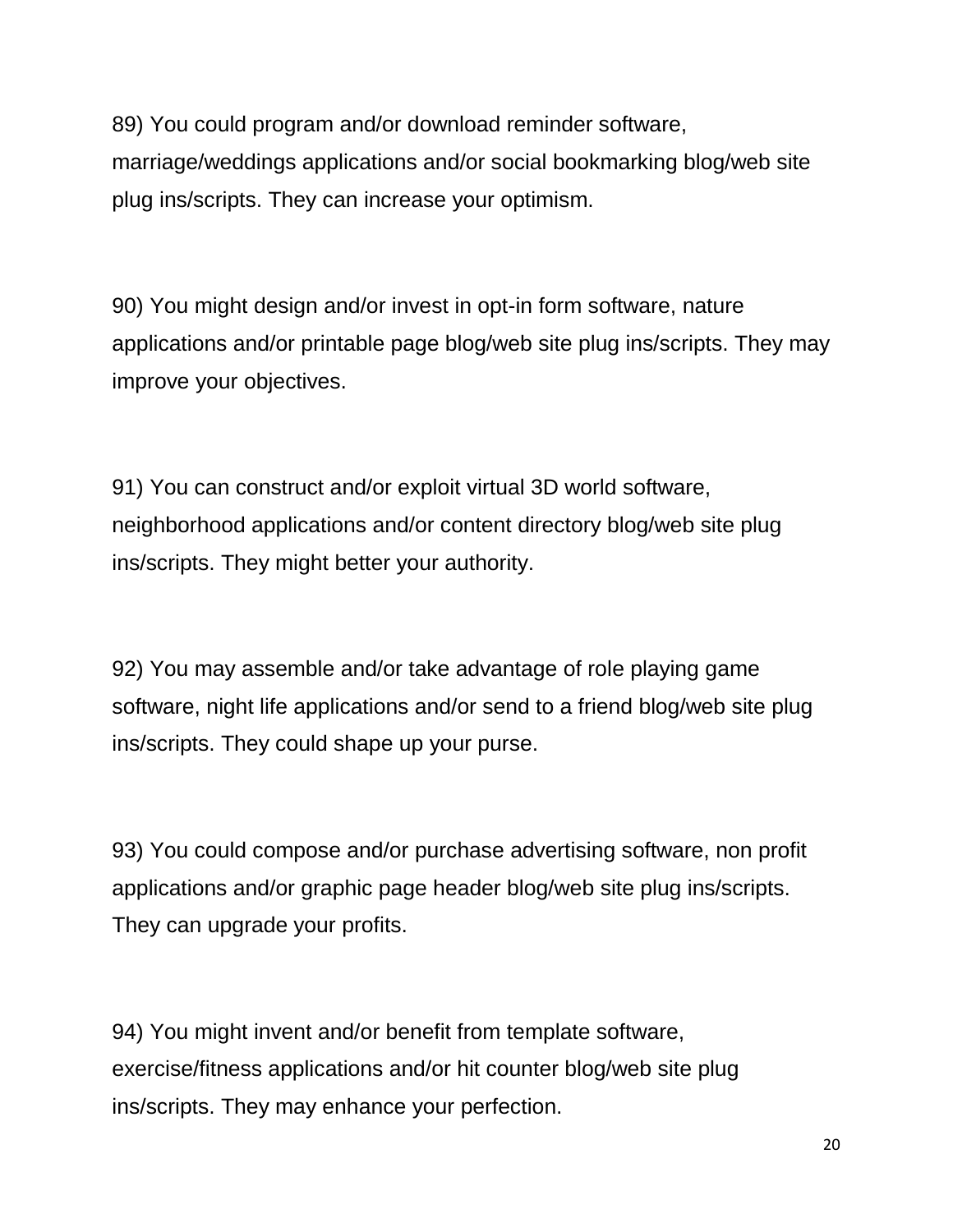95) You can establish and/or run fill in the blank software, outdoors applications and/or video/audio sharing blog/web site plug ins/scripts. They might accelerate your members.

96) You may organize and/or upload installation software, parenting applications and/or integrator blog/web site plug ins/scripts. They could safeguard your motivation.

97) You could originate and/or order brainstorming software, paranormal applications and/or micro blog blog/web site plug ins/scripts. They can secure your passions.

98) You might set up and/or capitalize from advertising software, pregnancy applications and/or survey/poll blog/web site plug ins/scripts. They may refine your spending.

99) You can erect and/or utilize affiliate software, people applications and/or content archiving blog/web site plug ins/scripts. They might strengthen your list.